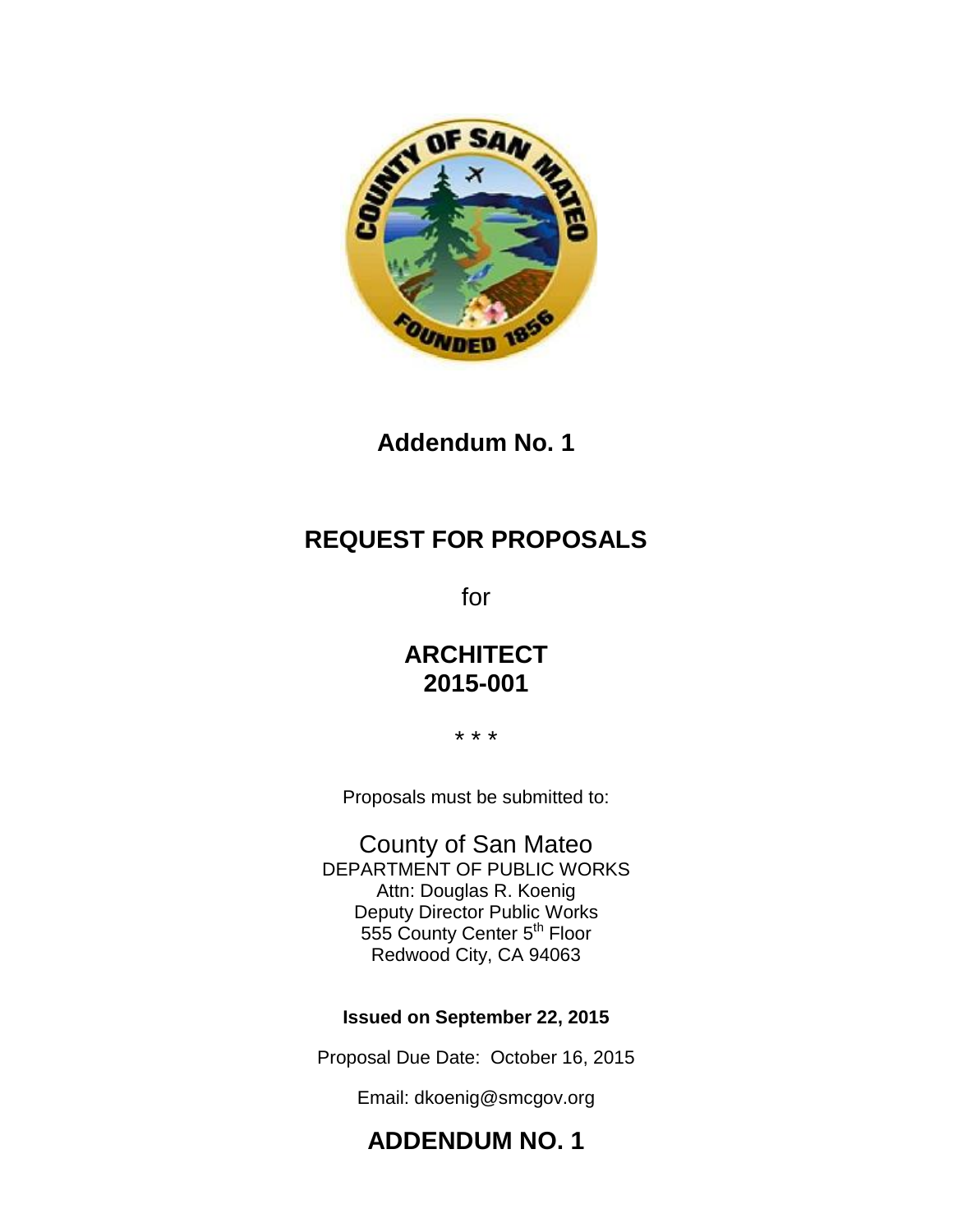This addendum is issued for the Request for Proposals (RFP) dated September 22, 2015 by the County of San Mateo for the following services:

#### **ARCHITECT**

The contents of this RFP will modify the requirements and conditions of the above services. Please reflect these changes in your proposal.

#### Response to Questions

1. We are an architecture / historic preservation firm. If we want to pursue the non-OSHPD projects only, how do the requirements of the RFP change?

Response: Requirements do not change, provide the firms experience providing architectural services.

2. Tabs 6 and 8 seem to be missing. Were there omitted requirements, or are the tabs mis-numbered?

Response: Tabs were mis-numbered.

3. In Tab 1, section C: please clarify the reasoning behind wanting to know the number of consultants employed by our company. There are dozens of consultants that are contracted to support our business and our projects, and this group is ever-changing, so it would be a difficult metric to provide.

Response: Intent of question was to get a sense of consultants a firm has worked with on prior projects.

4. In Tab 5, section A: we are not able to provide fees because the scope of work is not yet concrete. By "costs", are you asking us to provide an hourly rates schedule? What other specific items should be included?

Response: Intent of question is for the architectural firm to provide a Schedule of Fees.

5. In Tab 7, section C: can you please clarify what you require here?

Response: Disregard Tab 7.

6. Is it the County's intention to create a short list of preferred vendors?

Response: Yes

7. What is the estimated construction value range for mid-size projects?

Response: Anticipating up to \$3 million range.

8. For proposal delivery, please confirm that both dkoenig@smcgov.org and zsinger@smcgov.org should receive an electronic copy of the proposal.

Response: Submit one (1) electronic copy to **zsinger@smcgov.org**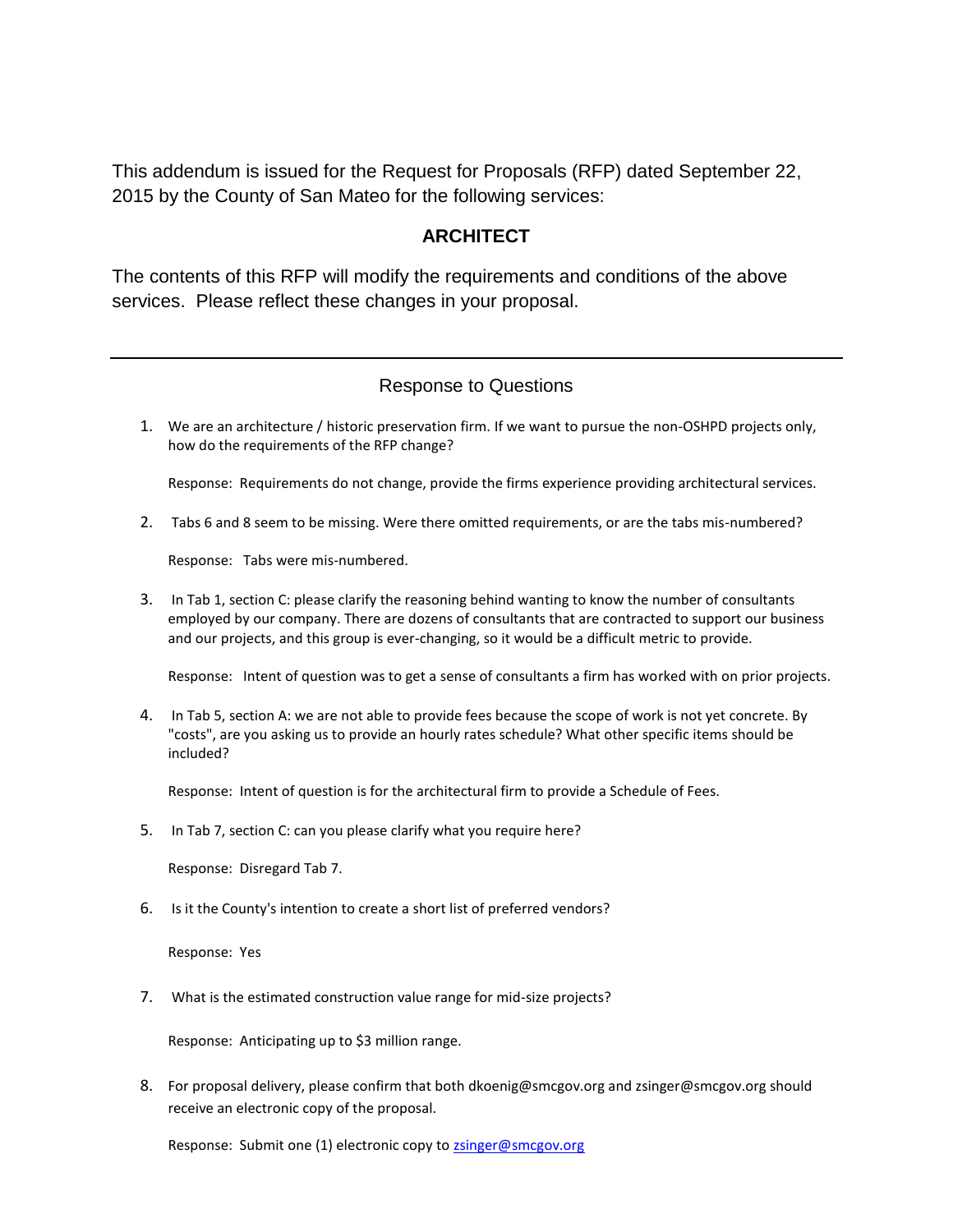9. Under the proposal submission requirements, for Tab 5 Cost Analysis and Budget for Primary Services Subsection A, will hourly rates and reimbursable charges suffice?

Response: Yes, Schedule of Fees should include firms hourly rates and reimbursable fees.

10. Under the proposal submission requirements, for Tab 9 References, please clarify the difference between the three business references and the three client/patient references that you are seeking.

Response: Disregard patient reference requirement.

11. Are you looking for one team to provide experience in all project types as listed on page 4 of the RFQ?

Response: Review will based on the firms experience working on various type of facilities.

12. Is there any flexibility in the requirement to have one or more certified consultants to have a minimum of 10 years' experience in OSHPD projects?

Response: No

13. Please clarify, exactly what information is required in response to Tab 5, "Cost Analysis and Budget for Primary Services."

Response: Please refer to response to question #9.

14. Please clarify, in Tab 2 "Philosophy and Model" Part C, the RFP language refers to "the scope of work and related requirements listed in Section IV." Is this correct? Or, are you referring to the scope of work and related requirements that are listed in Section II, items 1-6?

Response: Referring to the Scope of Work, Section II, items 1-6

15. Please clarify what is meant by and required in response to the language of Tab 10, "in addition, the proposer should include a statement that it will agree to have any disputes regarding any contract venued in San Mateo County or the Northern District of California."

Response: Refer to Tab 10, last paragraph.

16. Please clarify, what is requested of Architecture firms in response to Tab 7, parts A-C?

Response: Please refer to response question # 5.

17. Did the County intend for Tabs 7, 9, and 10 to be numbered as such in the RFP? Tabs 6 and 8 are missing from the numerical organization of the proposal. Please acknowledge if these are to be re-numbered or stay as is.

Response: Please refer to response question # 2

18. Does this RFP require a list of architectural consultants hourly rates?

Response: Please refer to response question # 4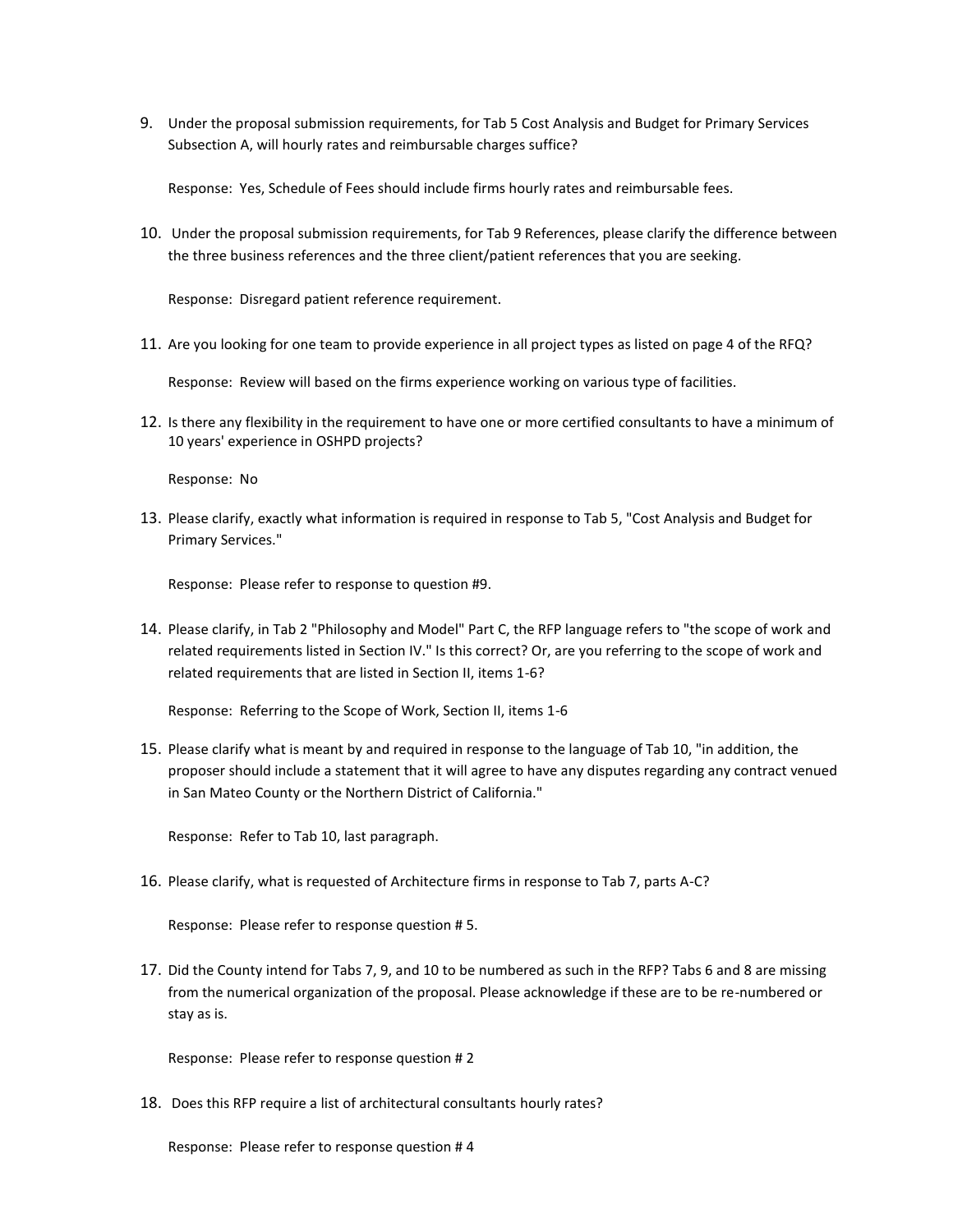19. Shall the RFP response include sub-consultant / engineering qualifications?

Response: No

20. Confirming: The completed RFP response in electronic form can be submitted in MS Word or in PDF format?

Response: PDF

21. Would you please define "Mid-size projects" relative to construction value?

Response: Please refer to response question #7

22. Will there be a separate RFP for small and/or large-size projects?

Response: No

23. How many firms will be selected?

Response: To be determined.

- 24. Will you be interviewing shortlisted firms? if so, what are the anticipated dates for interviews? Response: We do not expect to.
- 25. Is there an annual, or 3 year max, on total contract amount?

Response: Up to 3 years.

26. Section #2 - item A, #5 - Please define what is needed/expected in the "Transition Plan"

Response: Intent refered to design, development of ADA Transition Plans.

- 27. Section #4 where does it define "Services required by Department" as referenced in TAB 2, pages 13-14? Response: Services required by Department are described in Section 2 "Scope of Work"
- 28. TAB 5a. Are you looking for Hourly Billing Rates?

Response: Refer to question response # 9.

29. TAB 7 -We understand that the evaluation issues listed here are only offered as examples, and do not require formal responses. Please confirm.

Response: Disregard

30. TAB 9b - Is it OK if we include client references only? (we don't have patient references)

Response: Yes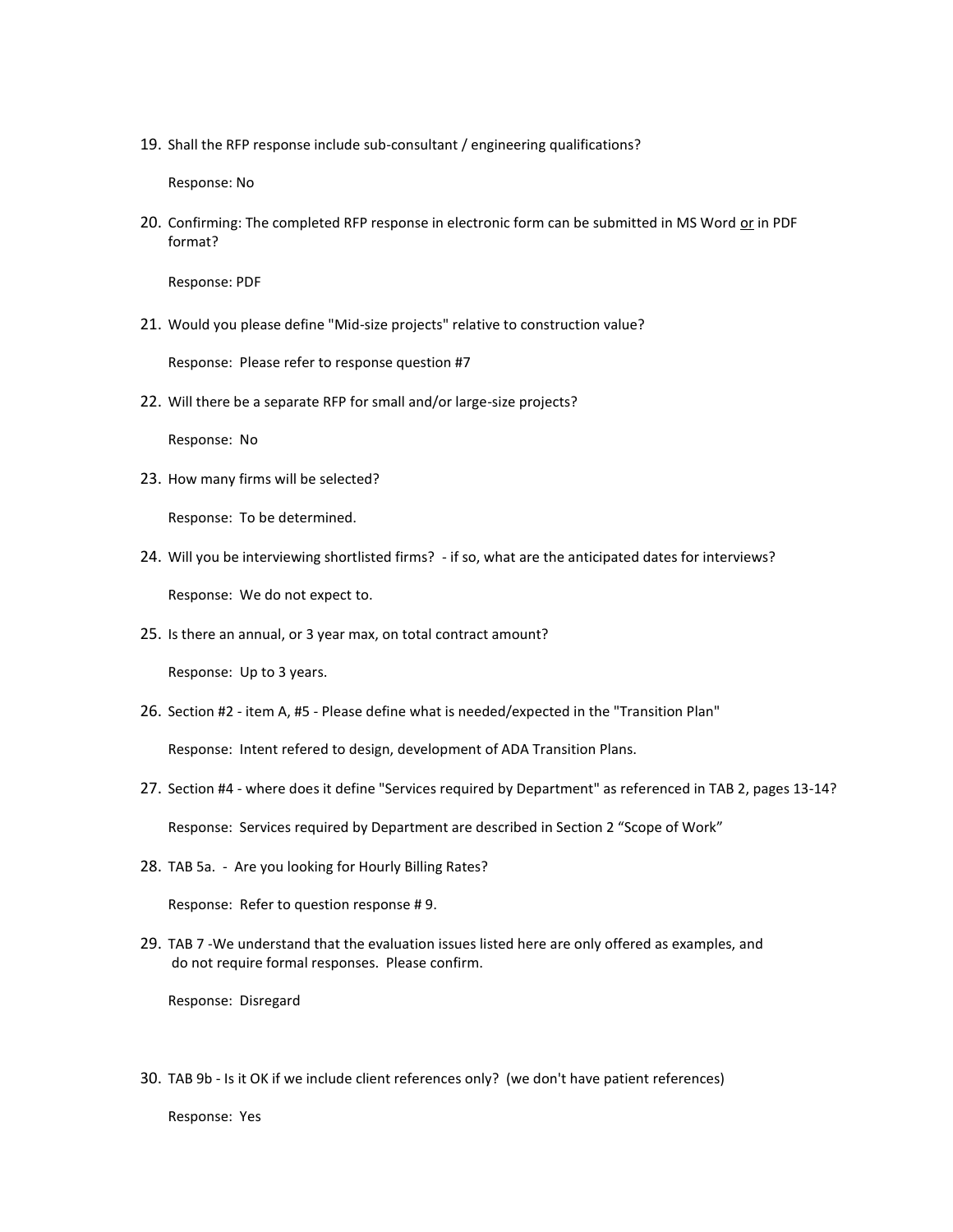31. TAB 10 - Re: dispute comment at end, Is this an incomplete sentence?

Response: You may want to re-print the page. Page printed satisfactory in our office printer.

32. Are you looking for one firm that can demonstrate a portfolio that covers all facilities listed, i.e., detention centers, healthcare facilities, historic facilities, or do you intend to hire several firms that have the credentials to cover all the facilities you list?

Response: We seeking multiple firms.

33. If you are only hiring one firm, does the majority of anticipated work fall into particular categories or are you expecting the selected firm to have a portfolio that covers all anticipated project types equally?

Response: Refer to question # 32

34. Do you want to see the credentials of subconsultants who may participate on the teams or is this call for qualifications restricted to the qualifications s of the architect only?

Response: Architect only

35. Is there a weighted criteria for selection of the consultant?

Response: Firms will be selected based on experience.

36. Could you please clarify if the City of San Mateo intends to select one consultant team only for this RFP? As a historic preservation firm, we are wondering if we should submit as part of a team or we can submit our qualifications individually for the historic portion of the work.

Response: We are not the City of San Mateo but, rather the County of San Mateo. However, you wish to proceed.

37. MWA is planning to submit a proposal for the above referenced RFP, and we have a question regarding the tab numbers. I see tab numbers 1, 2, 3, 4, 5, 7, 9, and 10-but no 6 or 8. Shall we label them as presented in the RFP, or as 1 through 8?

Response: Submit as labled in the RFP.

38. I have a question on the types of projects that want the architect to have experience with. Do you need to have experience with all of these types of projects, or can we submit if we have 90% of all those project types listed in the RFP?

Response: Yes

39. Also, are you going to be selecting several architects to fulfill the needs of the County's capital improvement projects, or just one or two?

Response: Multiple

40. Under Tab 2 – Philosophy and Services Model of Section V- Proposal Submission Requirements (page 13 & 14), there are two reference to Section IV for the Scope of Work. Is it supposed to Be Section II?

Response: Yes, the reference should have been to Section II.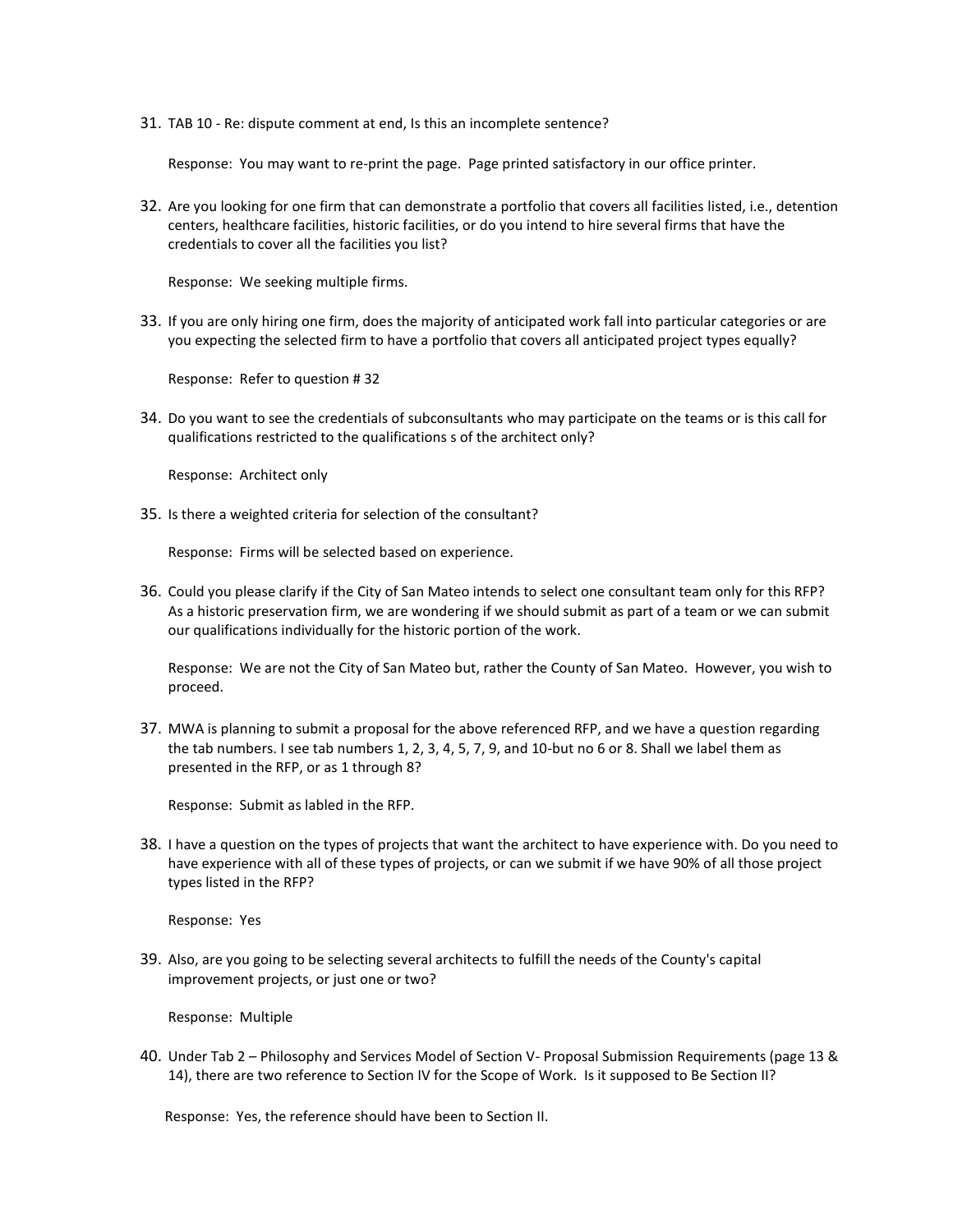41. Section V under D (tabbing sections) TAB 1b.) We are asked to provide an FTE number to be assigned to "this project". Since this RFP is not for one particular project, it is impossible to make a reliable statement concerning staff commitment. Could you clarify what level of detail you expect .

Response: The intent is how do you structure the firms staffing on mid-size projects.

42. Section V under D (tabbing sections) TAB 2Intro and A -d. The texts refers to services listed under section IV, yet no services are listed in that section. Instead it is an outline of the proposal procedure. Consequently, none of the information requested in a.) thru d.) can be truthfully provided.

Response: Refer to question # 40

43. Section V under D (tabbing sections) TAB 3 a.) Please define the needs of the Department's customers and public, so we can tailor our answer to the question.

Response: We are the County of San Mateo our client base are all County departments.

44. Section V under D (tabbing sections) TAB 5 a.) Requested is a detailed description for all costs associated with our services. Again, with no specific project in question it would be helpful what level of detail is expected by the department.

Response: Firms Schedule of Fees.

45. Please clarify the intent of the following information requested from the Architect in the RFP under SECTION V, D. TABBING OF SECTIONS, TAB 2 Philosophy and Service Model b. List your needs for physical space and/or equipment at the Department during this engagement, if any, aside from space or equipment that would be provided by the Department as an obvious aspect of the requested services (for example, space to treat patients, computers to document services, etc.)."

Response: Disregard Section V, D. Tab 2 –item (b)

Section V, D. Tab 2 –item (d). Describe the measurements/metrics/deliverables/assessments you will provide on at least an annual basis to allow the Department to assess the services you will provide.

Response: Disregard

46. Section V, D. Tab 2 –item (e). Provide information on any other pertinent services, if any, you can offer that will reduce costs or enhance the Revenue Cycle for the Department.

Response: Disregard

47. TAB 3 Customer Service a. How will your services meet the needs of the Department's customers and/or the public?

Response: The County has multiple departments as clients. Correctional Centers to Office Buildings, what is the firms experience working with the different client base the County services.

48. c. In the event of the identification of a problem by the Department, its clients/patients, and/or other applicable constituents, describe how you will address such problems and the timeframe for addressing them.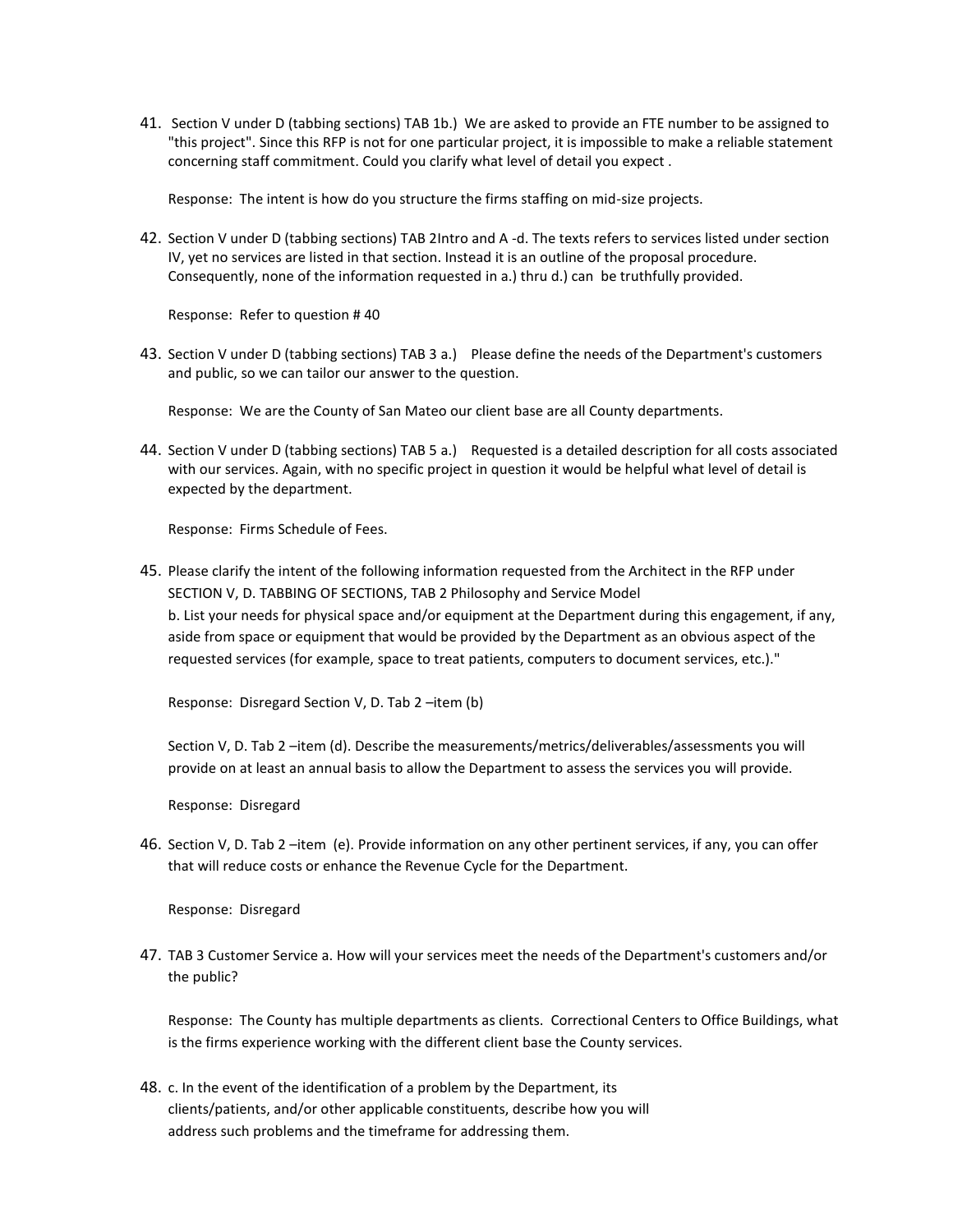Response: Disregard this item.

49. TAB 7 Quality/Program Evaluation a. Describe the Quality Improvement plan. The plan shall include a description of utilization review, co-occurring capability development, medication monitoring, case documentation, peer review, and other issues pertaining to quality improvement mandates and policies b. Describe a contingency emergency plan, c. Credentialing/licensing.

Response: Disregard Tab 7



*This form must be returned with your proposal or received by proposal due date*

Addendum No. 1

RFP Owner:

Architect **Department of Public Works**